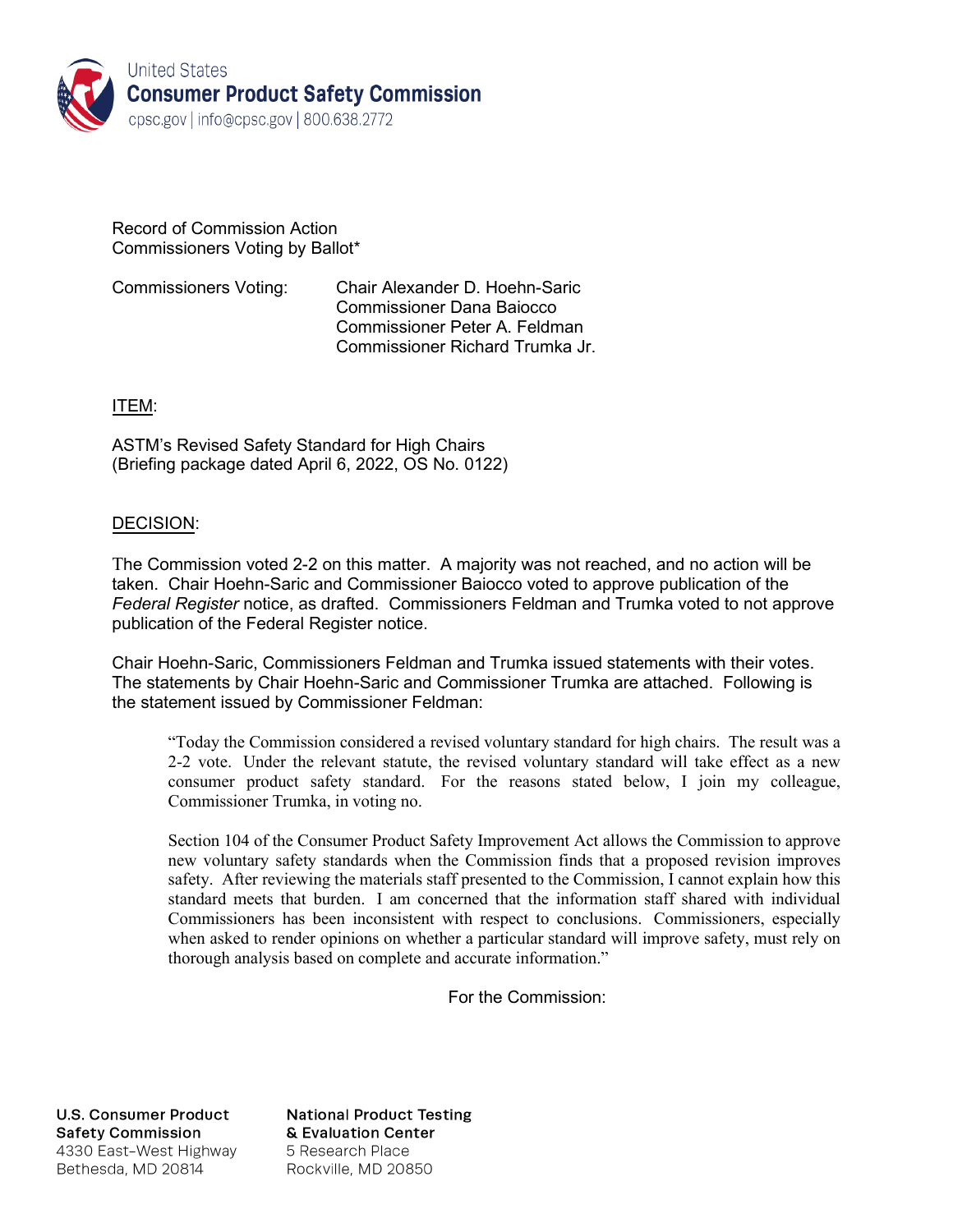

ALBERTA MILLS MILLS MILLS

Date: 2022.04.21 09:57:25 -04'00'

Alberta E. Mills **Secretary** 

\*Ballot vote due April 20, 2022.

(Commissioner Trumka extended the voted due date from April 12 to April 15, 2022. On April 14, 2022 Commissioner Trumka transferred the ballot vote to a decisional meeting. On April 15, Commissioner Trumka cancelled the transfer and the matter reverted to a ballot vote. The Commission agreed by a poll vote to set the ballot vote date for April 20, 2022).

Attachments: Statement by Chair Hoehn-Saric Statement by Commissioner Trumka

**U.S. Consumer Product Safety Commission** 4330 East-West Highway Bethesda, MD 20814

**National Product Testing** & Evaluation Center 5 Research Place Rockville, MD 20850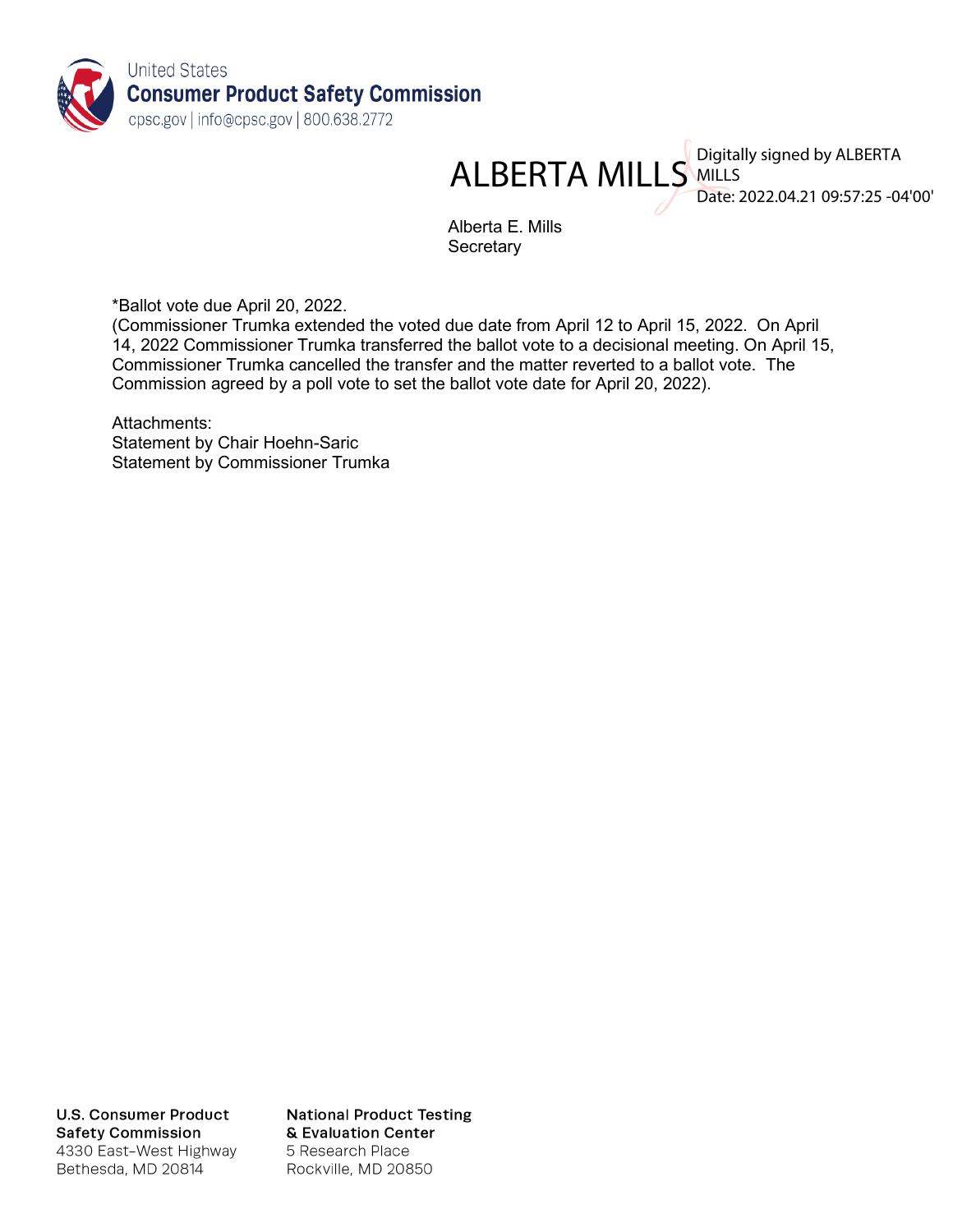

### UNITED STATES CONSUMER PRODUCT SAFETY COMMISSION 4330 EAST WEST HIGHWAY BETHESDA, MD 20814

#### CHAIR ALEXANDER D. HOEHN-SARIC

# **Statement of Chair Alex Hoehn-Saric Regarding Vote to Approve ASTM's Revised Safety Standard for High Chairs**

## **April 21, 2022**

Section 104 of the Consumer Product Safety Improvement Act is also referred to as the "Danny Keysar Child Product Safety Notification Act," named after a 16 month-old who died in a defective children's product.

The law has led to essential strides forward in the safety of dozens of durable infant products, through multistakeholder developed standards lead by standards development organizations (SDOs) such as ASTM, which were ultimately reviewed by CPSC. Where a proposed voluntary standard is not sufficient, the CPSC should and has issued mandatory standards that are more stringent. Once a standard has been codified, the 104 process allows updating and modifying the standards by SDOs at a pace that is more rapid and regular than the Commission alone could accomplish given its limited resources. Under Danny's Law, when the Commission receives an update on a covered durable infant product from an SDO it is our responsibility to analyze each set of changes, and accept them if they increase safety of the product. If an update does not improve the safety of the product – as CPSC found with the 2019 update to the high chair standard - we should reject it.

CPSC's career scientific and engineering experts evaluated the most recent update to the ASTM high chair standard and submitted to the Commission a formal recommendation that the revision increases safety, and contains no elements that reduce safety. Relying on their subject matter expertise, and the Commission's obligation under Danny's Law, I have voted to approve the inclusion of these updates in the mandatory standard. Today's vote means that the change of the standard will move forward and become mandatory at the end of the statutory 180-day notice period.